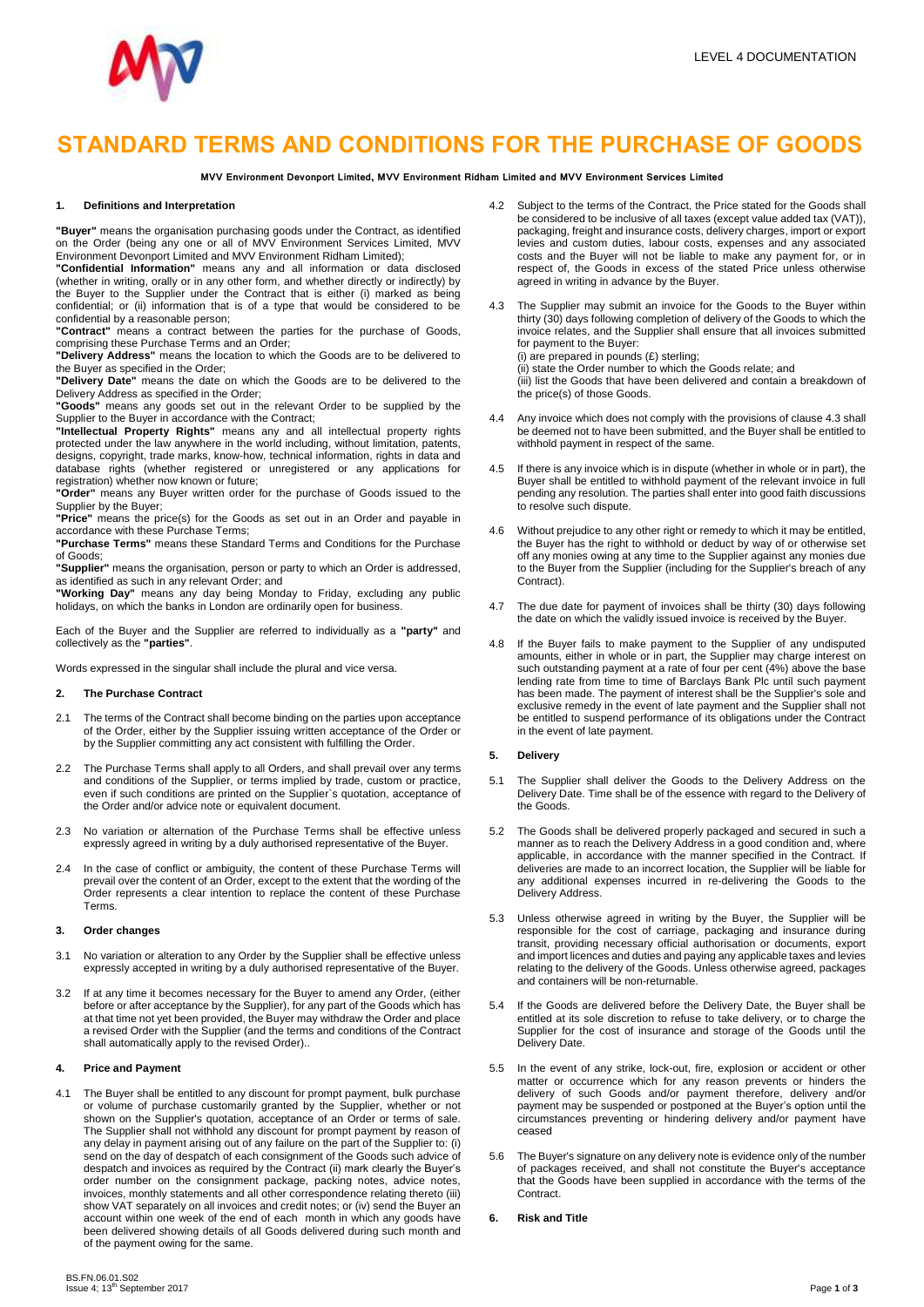

# **STANDARD TERMS AND CONDITIONS FOR THE PURCHASE OF GOODS**

- 6.1 Title in the Goods shall pass to the Buyer upon the earlier of completion of delivery in accordance with clause 5, or upon the Buyer paying the Price to the Supplier.
- 6.2 The Goods will be and shall remain at the Supplier's risk, and insurance of the Goods shall be for the Supplier's account, until such time as the Goods are both delivered to and accepted by the Buyer at the Delivery Address and are found to be in accordance with the requirements of the Contract, including clauses 5 and 7 of these Purchase Terms, whereupon risk in the Goods and the insurance responsibility shall pass to the Buyer.

## **7. Inspection of Goods, Damaged Goods and Acceptance**

- 7.1 The Buyer will carry out such inspection and testing as is necessary to ensure the Goods comply with the Contract without undue delay. The Buyer shall notify the Supplier within ten (10) Working Days following the date of completion of delivery of the Goods where damaged or defective Goods are delivered to the Buyer
- 7.2 The Buyer may at its sole option reject any damaged or defective Goods and require that the Supplier shall collect those Goods from the Buyer at the Supplier's expense, and:

(i) during the period between delivery of the Goods to the Buyer and collection by the Supplier, the Buyer shall not be liable for any loss or further damage caused to the damaged or defective Goods;

(ii) all sums payable by the Buyer in relation to the damaged or defective Goods shall cease to become payable;

(iii) all sums paid by the Buyer in relation to the damaged or defective Goods shall be repaid by the Supplier immediately; and

(iv) the Buyer shall be entitled to claim damages from the Supplier for any loss, damage, penalties, charges, costs and expenses (including legal expenses) and any other liabilities incurred by the Buyer as a result of or in connection with the Goods being damaged or defective.

- 7.3 Where there are shortages in the volume of Goods delivered to the Buyer in relation to an Order, the Buyer shall notify the Supplier within ten (10) Working Days from the Delivery Date and the following provisions shall apply:
	- (i) all sums payable by the Buyer in relation to the missing Goods shall cease to become payable;

(ii) all sums paid by the Buyer in relation to the missing Goods shall be repaid by the Supplier immediately; and

(iii) the Buyer shall be entitled to claim damages from the Supplier for any loss, damage, penalties, charges, costs and expenses (including legal expenses) and any other liabilities incurred by the Buyer as a result of or in connection the shortage of Goods supplied by the Supplier.

- 7.4 Where damaged or defective Goods are delivered to the Buyer, or where there are shortages in the volume of Goods delivered to the Buyer in relation to an Order, at the Buyer's sole discretion, the Buyer may require that the Supplier shall immediately replace damaged or defective Goods, or supply the Goods which are missing, at the Supplier's expense or the Buyer shall be entitled to cancel, without notice, the whole or part of the Contract to which the missing or damaged or defective Goods relate.
- 7.5 If an excess in the volume of Goods are delivered to the Buyer in relation to an Order, the Buyer may at its sole discretion: (i) accept the excess Goods by notifying the Supplier of such acceptance within ten (10) Working Days from the Delivery Date (and the Price of the excess

Goods shall be payable by the Buyer in such event); or (ii) reject the excess Goods by notifying the Supplier within ten (10) Working Days from the Delivery Date whereupon the Supplier shall collect the excess Goods from the Buyer at the Supplier's expense. In such event no sum shall be due to the Supplier for the excess Goods and in the event that sums are paid to the Supplier for excess Goods, the Supplier shall repay such sums to the Buyer immediately;

#### **8. Supplier Warranties**

- 8.1 The Supplier warrants and represents that it shall fully comply with all applicable laws relating to taxation, exchange controls, custom matters, anti-corruption, anti-bribery, anti-trust, anti-money laundering, trade sanctions and criminal matters in connection with the Contract, and that it has in place and shall maintain adequate procedures designed to prevent any act of bribery (as defined in the Bribery Act 2010) being committed by it, its employees, workers, contractors, agents, advisors and any other service provider.
- 8.2 The Supplier warrants and represents that it has full capacity and authority to enter into the Contract and that it has all necessary licences, consents and permits required of it to supply the Goods.

8.3 The Supplier warrants and represents that:

(i) the Goods shall correspond in all respects as to quality, quantity and description with the particulars stated in the Contract ( as amended from time to time); and/or

(ii) the Goods are of satisfactory quality (within the meaning of the Sale of Goods Act 1979) and shall be fit for any such purpose held out by the Supplier or as shall be made known by the Buyer, expressly or by implication, to the Supplier;

(iii) the Goods are free from defects in design, materials and workmanship;

(iv) it shall comply with all applicable statutory and regulatory requirements relating to the manufacture, labelling, packaging, storage, handling and delivery of the Goods; and

(v) the Goods (including any labelling and packaging) do not in any way infringe or violate any third party Intellectual Property Rights, nor any contractual, employment or property rights, or other rights of any third parties.

- 8.4 The Supplier shall obtain the benefit of all manufacturers' warranties relating to the Goods and shall do all such acts as are necessary to transfer the benefit of such manufacturers' warranties to the Buyer upon completion of delivery.
- 8.5 The Supplier warrants that all Goods shall comply with the terms of the Contract as at the Delivery Date. If within twelve (12) months after delivery, (or such other period as may be agreed in respect of any Order), any defect in the Goods is discovered or arises under proper use of the Goods, the Buyer shall give notice of the defect in writing to the Supplier and the Supplier shall repair or replace the Goods as to remedy the defect without cost to the Buyer as soon as possible. In default thereof the Buyer shall have the right to procure the same Goods to be repaired or replaced and the Supplier shall pay to the Buyer such sums as may reasonably be incurred by the Buyer to remedy the defect. The foregoing provisions of this clause shall not prejudice any further or other rights of the Buyer arising from or in consequence of any defects in the Goods.

#### **9. Compliance with Law, Human Rights and Employment Standards, Anti-Corruption**

9.1 The Supplier shall (and shall procure that its representatives, employees, officers, sub-contractors and agents shall) at all times in connection with the Contract comply with:

(i) the Modern Slavery Act 2015;

(ii) all applicable national and international laws;

(iii) the Universal Declaration of Human Rights, the International Labour Organization's Declaration on Fundamental Principles and Rights at Work, the Rio Declaration on Environment and Development, and the United Nations Convention Against Corruption; (iv) the ten principles of the United Nations Global Compact (UNGC)

as published o[n www.unglobalcompact.org;](http://www.unglobalcompact.org/) and (v) the Bribery Act 2010.

## 9.2 The Supplier warrants that:

(i) it shall at all times in connection with the Contract have in place, monitor, implement and enforce an effective compliance management system to ensure (amongst other things) that all reasonable steps are taken to prevent corruption (including corruption relating to benefits in kind, gifts and invitations);

(ii) it is (and shall procure that its representatives, employees, officers, sub-contractors and agents shall be) familiar with the requirements of all laws which are applicable to the Contract;

(iii) it has implemented, and will at all times maintain and monitor, effective measures to prevent non-compliant activities in connection with the Contract;

(iv) it has audited, and will continue to regularly do so in the future, its supply chains with regard to their compliance with all applicable laws (including the laws referred to in clause 8.1).

- 9.3 The Supplier shall upon request provide to the Buyer such information on its compliance management system as may reasonably be requested by the Buyer, and shall immediately report to the Buyer any breach or noncompliance with any applicable laws and/or the provisions of this clause 9.
- 9.4 The Supplier shall, if requested to do so by the Buyer, check all relevant information in its possession and confirm to the Buyer (to the best of its knowledge having taken all reasonable care to check) whether there exists any employment or service relationship between either party and employees of the other party (and/or family members or persons living in one household with such employees) in their respective business divisions that deal with the provision of the Goods and/or invoicing deliveries and services. For the purpose of this clause the term "employment" shall include employment or engagement of any sort including employment or engagement as employee, freelancer, consultant or contractor.

#### **10. Liability and Insurance**

10.1 The Supplier shall indemnify, keep indemnified and hold harmless the Buyer against any and all losses, damages, penalties, charges, costs and expenses (including legal expenses) and any other liabilities awarded against or incurred by the Buyer as a result of or in connection with: